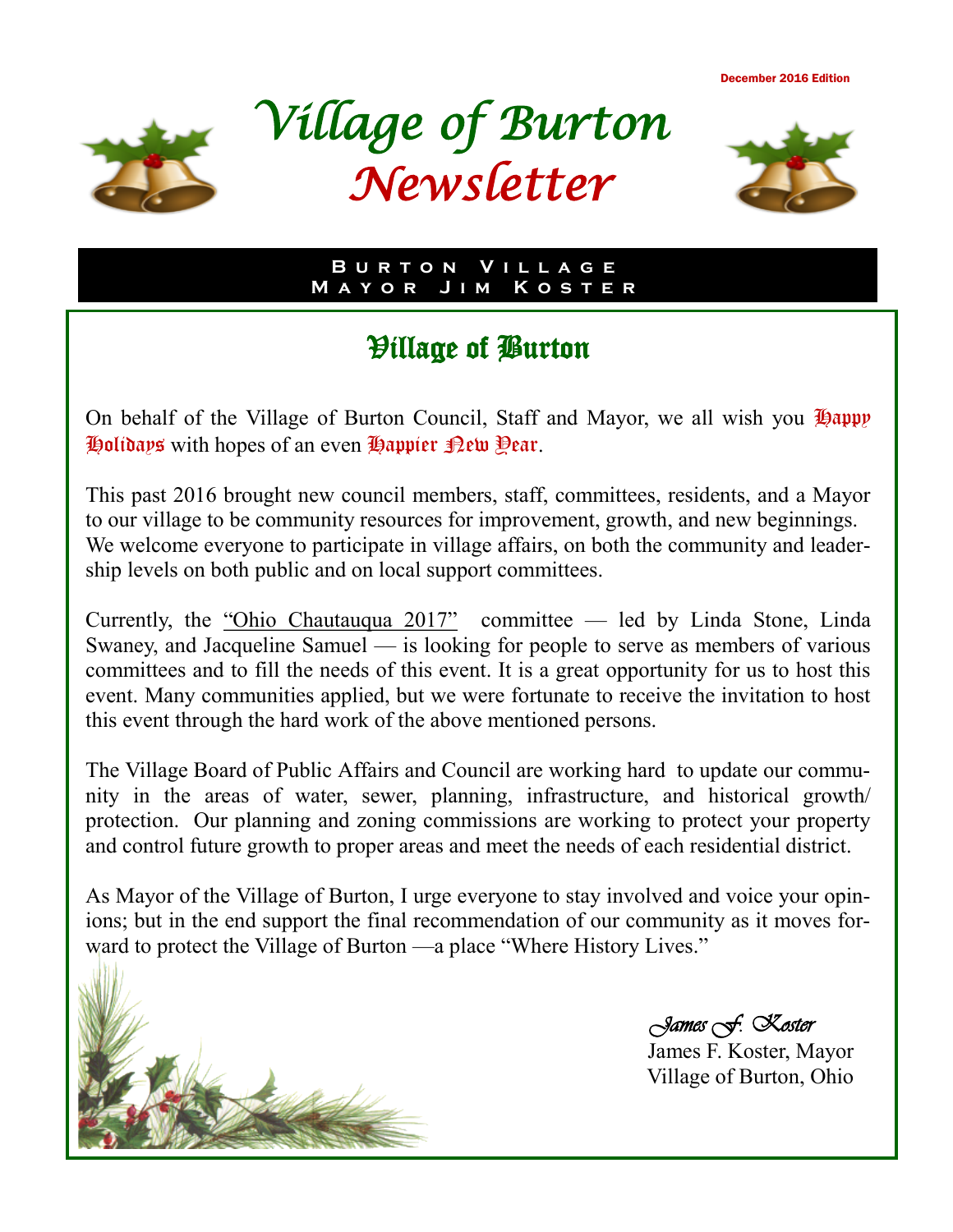Tree preservation has been a big blip on my radar lately, thanks to the concerns of Council member Tom Blair. I have met with several people in the village park to get their views on WSW WELK how best to manage the grand old Sugar maples. One of those people is Alan Siewert, the Ohio Department of Natural Resources Urban Forester for this region, whose job it is to provide assistance to municipalities in the management of their trees.

**T R E E T A L K B u r t o n V i l l a g e T r e e C o m m i s s i o n**

I have known and listened to Alan for years at various events and conferences talk on a variety of tree-related topics. In the past, I have heard him say that in a municipal setting, cabling a tree is an admission of a liability - remove the tree. Therefore I was hesitant to have him come out. At the urging of both a contractor and a resident at a council meeting, I did invite Alan out.

We looked at several of the larger, older trees, both with and without cables, and I was very surprised and relieved by his response. He did not advocate a clear cut. As the result of his taking the *Tree Risk Assessment Qualification* course, he has changed the way he assesses tree risk and gave me a clear direction in how to proceed in the management of these old beauties. By following current best management practices, we can enjoy a safe, mature urban forest for years to come.

Submitted by Debbie Palmisano, Municipal Arborist, 440-834-0820



### **Committee & Board Members Needed!**

The Village of Burton is looking for volunteers to serve on the following Committees and Boards:

**Historic District Architectural Review Board:** Term is for 3 years. This group usually meets the 2nd and 4th Thursday of the month (as needed).

**Tree Commission**: Term is for 4 years. Meets the 1st Monday of each month.

**Ohio Chautauqua 2017** — various committee positions. Led by Linda Stone, Linda Swaney and Jacqueline Samuel.

Please contact the Village Office if you are interested in serving on any of these committees/boards. You can reach the Office at 440-834-4474, or email at 1villageofburton@sbcglobal.net.

#### **Village Comings & Goings**

Burton Village welcomes Joe Hernandez as the newest member of Burton Village Council. Joe previously served on Council and as Zoning Inspector. Joe replaces Lisa Hernandez, who accepted the position of Deputy Administrative Assistant in the Village Offices. Lisa's background includes various administrative roles. She has a bachelor's degree in Business Administration from Kent State University, and looks forward to putting both her experience and education to good use in her new position.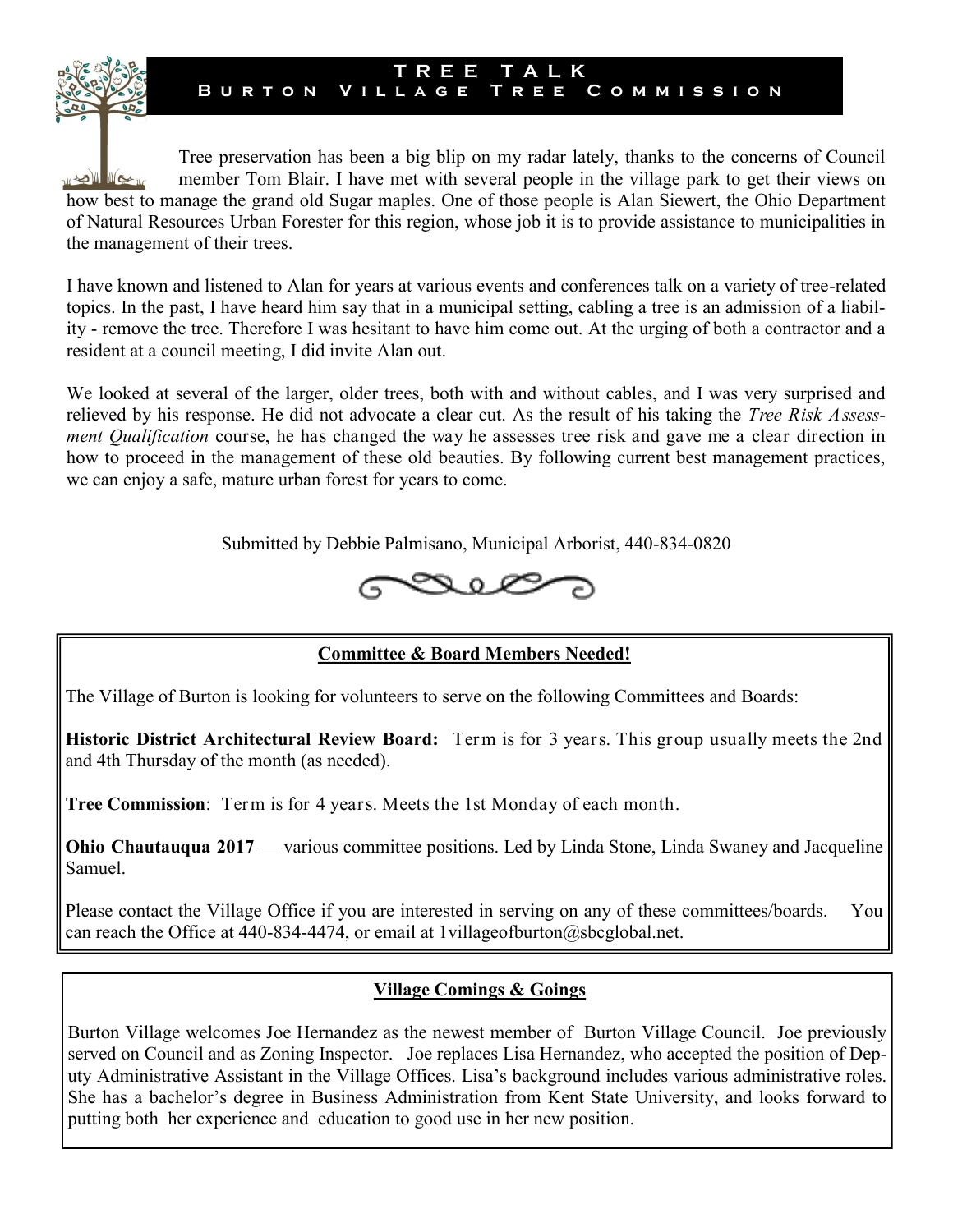#### **F i s c a l l y S p e a k i n g** C H R I S T O P H E R P A Q U E T T E , F I S C A L O F F I C E R

#### **2017 LOOKING AHEAD**

The Village expects to receive \$1,839,045.61 in revenue in 2017. This includes property taxes, income tax, payments from the State and County, special assessments, fine, licenses, water/sewer rents and interest.

The Village has obligated \$1,680,227.30 to be spent in 2017. Since these costs are estimates and some of them are contingency expenses, the total amount will not necessarily be spent.

Expenses are broken down as follows:

**Personnel Costs** (salary, healthcare, required pension matches, and workers comp) amounts to \$620,819. Healthcare premiums are up 7.5% for 2017 and salaries remain frozen. Some extra money was included in the budget to cover overtime costs.

**Contractual Services** (just about every aspect of routine operations including electricity, sludge hauling, legal, engineering, insurance, etc.) amount to \$583,188.30.

**Supplies and Materials** (fuel, small operating supplies, and chemicals for the Utilities plant) amount to \$80,700.

In **Capital Outlay** (infrastructure improvements) the Village has budgeted \$220,020 for projects this year. This includes \$30,000 for street paving project, \$49,900 to further the plans for the wastewater treatment plant expansion, \$67,100 for car and water meter payments, \$23,000 for siding the Street Garage and a number of smaller projects that make up the remainder of the overall amount.

The Village has paid off all of its mortgage loans aside from the car and meter payment. Payment of the wastewater treatment loan will not start until 2019.

**Miscellaneous Uses** account for the remainder of the money. These are various contingency expenses held to cover emergency repairs or for those line items in the budget that need to be tracked separately such as cost of income tax overhead and refunds.

Any questions please contact the Village Office.

#### Attention Burton Village Residents Important Tax Information

With the new year comes the often unpleasant task of thinking about taxes. As a reminder, the Village of Burton has a municipal income tax of 1%. Ninety (90 %) percent of the previous year's tax is due on, or before, January 31st of each year, and the remainder of the tax due must be paid by April 15.

Anyone who lives or works in the Village is required to file a tax return with the Central Collection Agency (CCA). For further information or to download CCA tax forms, please visit CCA's website at http:// ccatax.ci.cleveland.oh.us/ . You can also call them at 1-800-223-6317.

As a resident of the Berkshire School District, you are required to pay a 1% Berkshire School District Tax. Visit www.state.oh.us or call 1-800-282-1780 for more information.